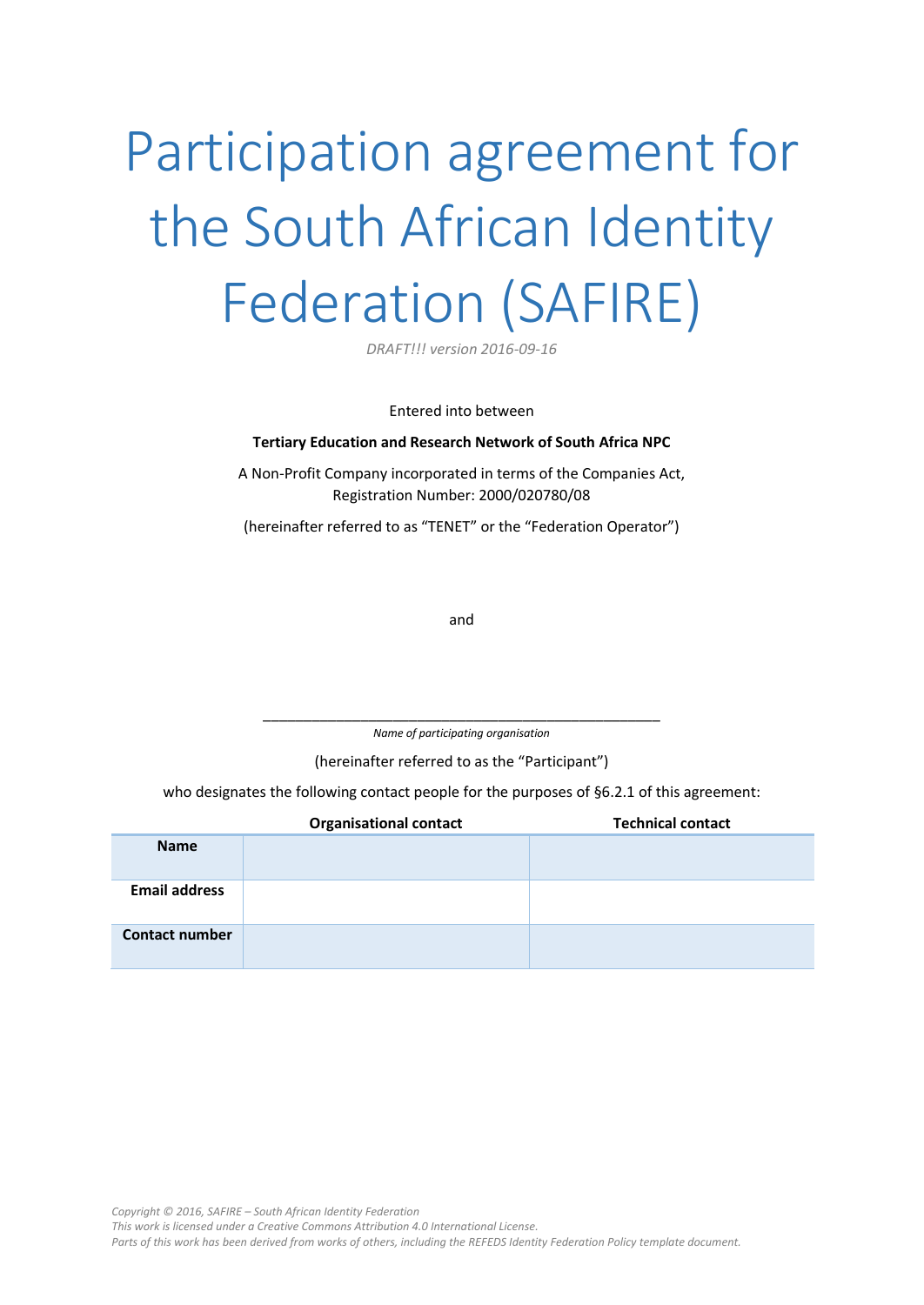## 1. Preamble

## 1.1. Introducing SAFIRE

- 1.1.1. Identity Federations are associations of organisations that come together to exchange information, as appropriate, about their End Users and resources in order to facilitate and enable collaboration and transactions.
- 1.1.2. The South African Identity Federation (SAFIRE) exists to coordinate and facilitate such federated activities for the research and higher education communities in South Africa. It does so by making use of various federation technologies to extend the scope of digital identities (user credentials) issued by one federation Participating Party to be valid across the whole federation. In some instances, it further facilitates inter-federation with other national federations around the world.
- 1.1.3. Federations can make use of a number of different technologies to achieve a roughly analogous purpose. Whilst SAFIRE was established with a single technology (SAML2) in mind, it is organisationally structured to be technology agnostic and to allow for various Technology Profiles. A set of technical requirements and practices documents each Technology Profile.
- 1.1.4. An Identity Provider (IdP) is responsible for authenticating its own end users by checking the credentials against a local identity management system. Identity Providers make assertions about the identity of their End Users, and a subset of these assertions is relayed to Service Providers when required. As they hold information about the organisation an End User is affiliated with, Identity Providers are often referred to as an End User's Home Organisation or Home Institution and the terms are sometimes used interchangeably.
- 1.1.5. A Service Provider (SP) provides services (such as access to a web site or network) to End Users once they are successfully authenticated. For this reason, Service Providers are often and interchangeably referred to as an end user's Visited Organisation or Visited Institution.
- 1.1.6. A Federation Operator performs a coordinating role it provides the necessary metadata and/or infrastructure to ensure that authentication requests from the Service Provider reach the right Identity Provider, which may involve passing such information to other operators in other countries. The Federation Operator also maintains governance and oversight of the federation within the country in which they operate. TENET is the Federation Operator of SAFIRE. Depending on the Technology Profile in use, a Federation Operator may be known interchangeably as the Roaming Operator.

## <span id="page-1-0"></span>1.2. Federation trust relationships

- 1.2.1. In order to work successfully, all identity federations depend on an implicit tripartite trust relationship between an Identity Provider, a Service Provider, and one or more Federation Operators.
- 1.2.2. The Identity Provider advertises services to its End Users, and trusts that the Service Provider will provide the service in a manner consistent with expectations. Identity Providers further trust that Service Providers will secure their users' personal information and respect the confidentiality of their users' communications.
- 1.2.3. Service Providers trust that the End User identities asserted by an Identity Provider are bona fide members of their organisation in good standing, and that an Identity Provider has a binding agreement with those users in the form of an acceptable use policy or equivalent. Service Providers trust that Identity Providers will take action in terms of their organisational policies should abuse be reported. Some Service Providers have legal or governance obligations to retain information about the people they provide service to, and trust that Identity Providers will do so on their behalf in exchange for reducing the complexity of gaining access.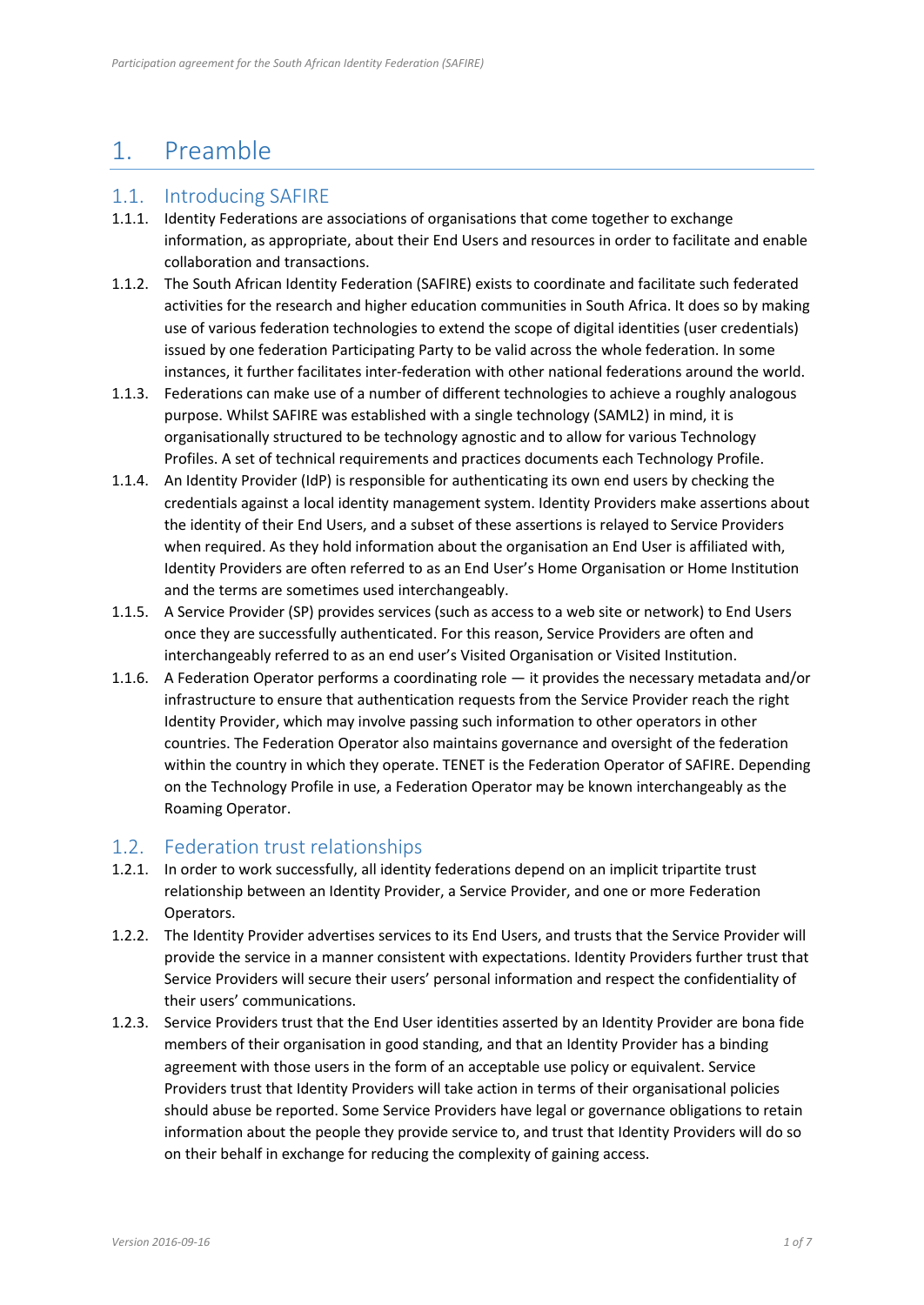- 1.2.4. Both Identity Providers and Service Providers trust Federation Operators to both provide the necessary infrastructure and oversight, to act as a trusted introducer, and to respect the privacy of their respective users and their communications.
- 1.2.5. One of the founding principles of such a relationship is a clear understanding by all parties of their respective roles and responsibilities.

#### 1.3. Purpose of this agreement

- 1.3.1. This document is intended to serve as a lightweight participation agreement, whereby the parties formally acknowledge their respective roles in making SAFIRE successful. It is expected that the parties to this agreement enter into a good-faith relationship and thus, where the agreement fails to adequately cover a particular aspect, will work together to achieve constructive resolution.
- 1.3.2. It is not the sole document governing participation in SAFIRE, but forms the overarching framework under which the associated governance structures, policy, and practice statements exist.

## 2. Joining & withdrawal

## 2.1. Eligibility

- 2.1.1. Any organisation that has signed this participation agreement may participate in SAFIRE.
- 2.1.2. Any Participant who is able to meet the necessary technical and administrative requirements may become a Service Provider, save that at least one existing Identity Provider must first indicate that they will make use of the Service Provider's services.
- 2.1.3. Eligibility to become an Identity Provider is limited to a subset of Participants, and that subset may vary according to the Technology Profile in use. Details of the eligibility to participate as an Identity Provider for a given Technology Profile may be published on SAFIRE's web site and is available from TENET.
- 2.1.4. Identity Providers must operate with institutional-level authority. In general this means that only one Identity Provider per Participant should be admitted.
- 2.1.5. Only those Identity Providers who are contributing financially to SAFIRE and who are fully-paid up are considered Members of SAFIRE, and are therefore eligible for the benefits of membership.

## 2.2. Joining

- 2.2.1. Eligible Participants may join SAFIRE by completing and signing this participation agreement, confirming their canonical or legal name, and by appointing technical and administrative contacts to liaise with SAFIRE.
- 2.2.2. Participants who wish to act as Identity or Service Providers within a given Technology Profile must further meet the technical requirements for participation in that profile.

## 2.3. Withdrawal

- 2.3.1. A Participant may withdraw from SAFIRE by providing one (1) calendar month's written notice.
- 2.3.2. Those Members who have paid fees in advance shall not be eligible for a refund on withdrawal.
- 2.3.3. On withdrawal, the Participant must cease using the SAFIRE name, logo or brand in association with any services.

## 3. Costs

## 3.1. Service Providers

3.1.1. SAFIRE makes its services available to Service Providers free-of-charge.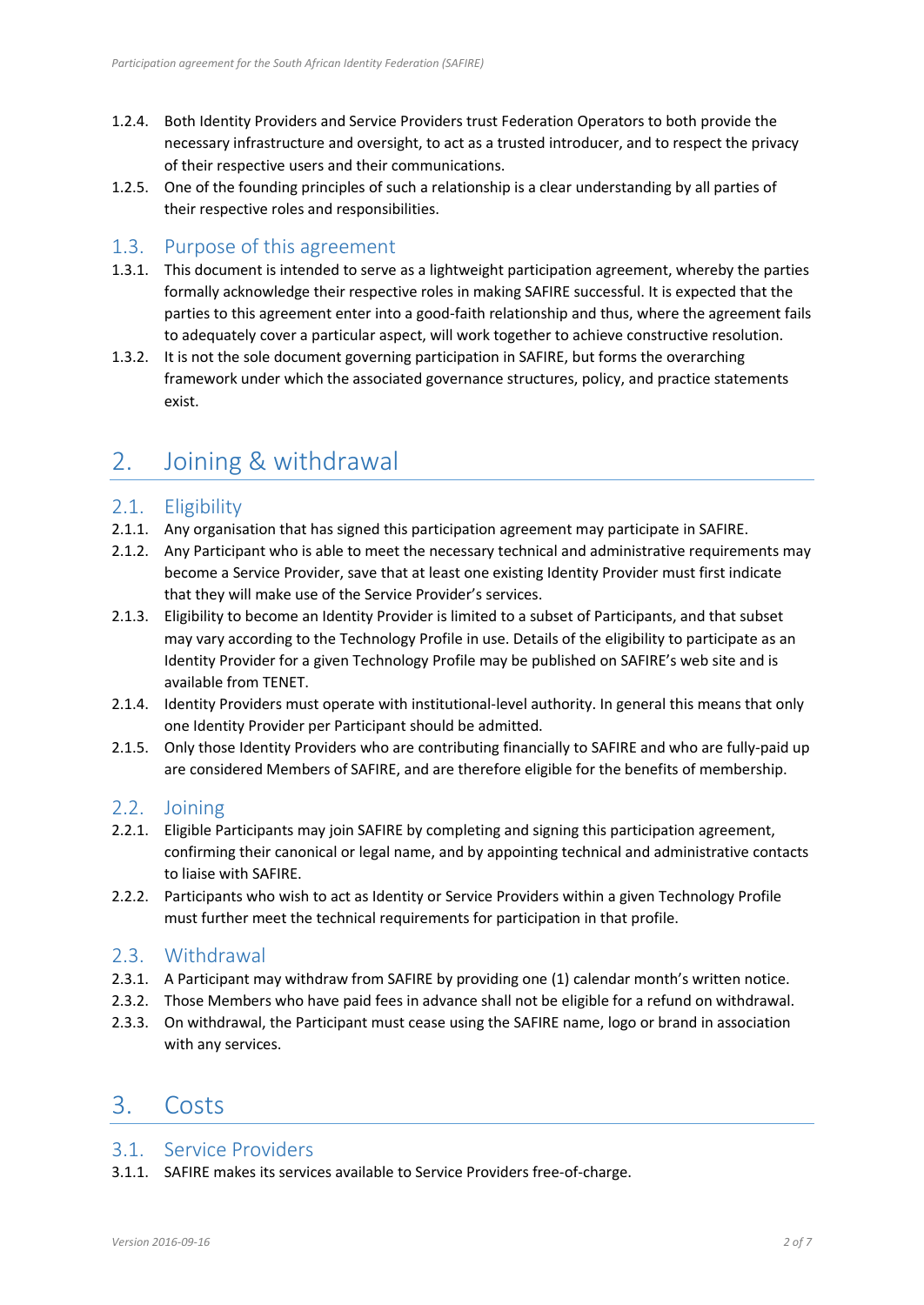## 3.2. Identity Providers

- 3.2.1. Identity Providers are expected to contribute financially towards SAFIRE. However the exact cost structures have not been finalised at the time of concluding this agreement.
- <span id="page-3-1"></span>3.2.2. By signing the participation agreement and acting as an Identity Provider, the Participant acknowledges that they will become liable for fees in future, and that the Federation Operator will invoice them for such on a monthly or annual basis.

#### 3.3. Changes to cost structures

- 3.3.1. All cost structures are subject to annual escalation to accommodate changes in costs of delivering the service.
- <span id="page-3-0"></span>3.3.2. The Federation Operator gives an undertaking that no new cost structures will be introduced unless three (3) calendar months' notice has been given, and that existing Participants will be able to withdraw without penalty during that notice period.
- 3.3.3. For the avoidance of doubt, [§3.3.2](#page-3-0) includes the cost structures described by [§3.2.2.](#page-3-1)

# 4. Relationship in terms of the Protection of Personal Information Act, 2013

- 4.1. SAFIRE may receive personal information about data subjects from an Identity Provider, process such information in terms of its standard operating practices, and subsequently re-release a subset of that personal information to a Service Provider. For this reason it is important to clarify the various parties' roles in terms of the Protection of Personal Information Act, 2013.
- 4.2. SAFIRE's standard operating practices are formulated in collaboration with participating Identity and Service Providers, and are typically published on its website in the form of various practice statements. They include, but are not limited to, the filtering and transformation of various Attributes forming the personal information of the data subject; the negotiation of Attribute Release Policies; collection of consent from the data subject; publishing of organisational information in metadata; and acting as a proxy for authentication and authorisation requests.
- 4.3. By participating in SAFIRE, Identity and Service Providers acknowledge SAFIRE's operating practices, and give instruction to SAFIRE to process personal information about data subjects according to those practices.
- 4.4. Identity Providers are the "responsible party" (or data controller) for personal information about those data subjects for whom they make assertions and SAFIRE (and the underlying Federation Operator) acts as the Identity Provider's "operator" as defined in the Protection of Personal Information Act, 2013 (or more generally, as a data processor as understood by many other jurisdictions).
- 4.5. This Participation Agreement does not confer any instruction or special rights upon Service Providers. For this reason, SAFIRE will, by default, request the data subject's consent before passing personal information to a Service Provider.
- 4.6. However, it is acknowledged that individual Identity and Service Providers may enter into separate data processing agreements and that these could facilitate the Service Provider acting as an "operator" (or data processor) on behalf of the Identity Provider. Thus, on written instruction to this effect from an Identity Provider, the requirement for consent may be waived.
- 4.7. In the special case of inter-federation, Service Providers are the "responsible party", and instruct SAFIRE to act as their "operator" and process personal information received from third-party identity providers who are not direct Participating Parties within the SAFIRE federation.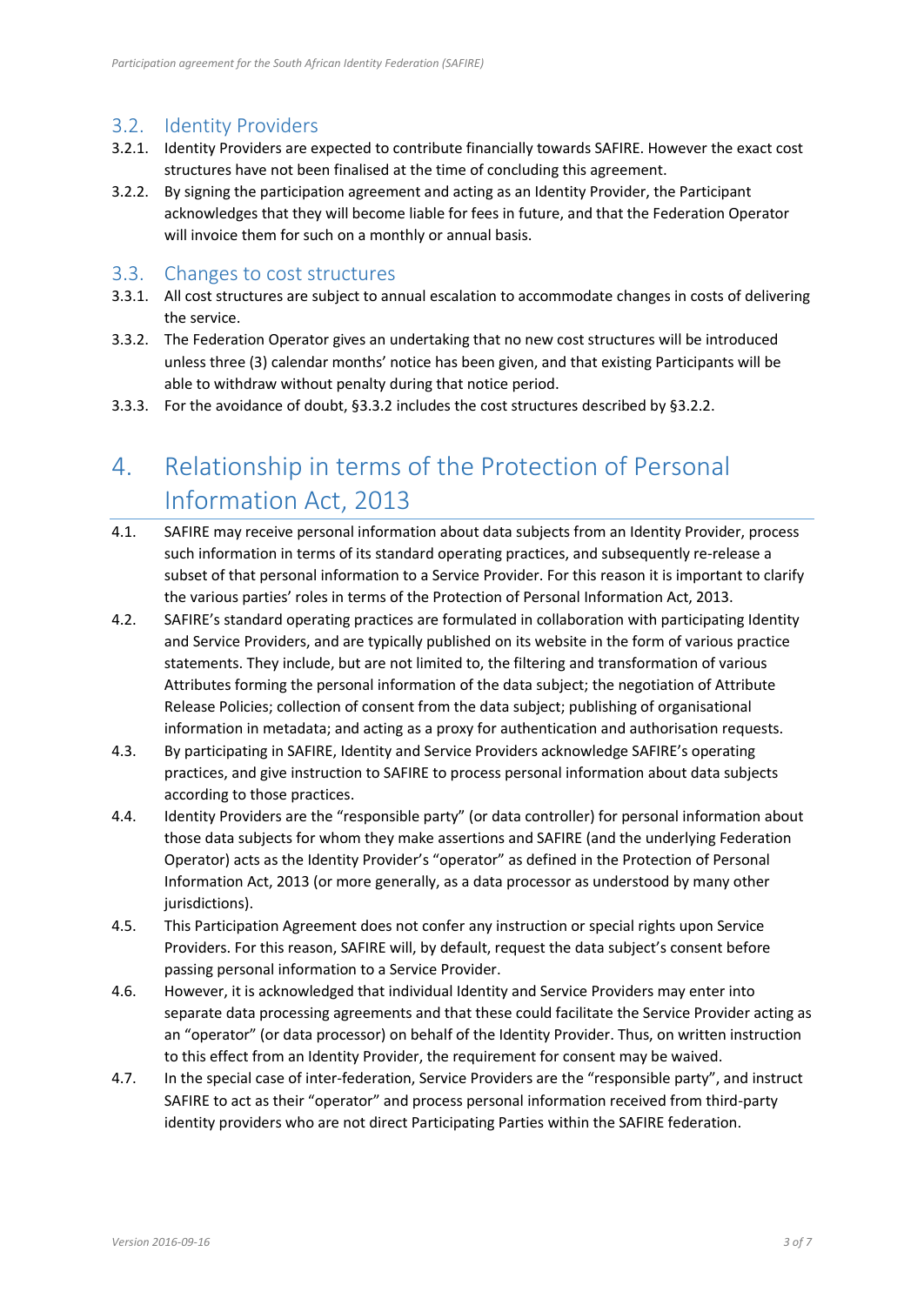## <span id="page-4-1"></span>5. Inter-federation

- 5.1. In order to facilitate collaboration across national and organizational borders the Federation Operator may participate in inter-federation agreements. How the potential inter-federation agreement operates administratively and technologically depends on the Technology Profile.
- 5.2. The Participant understands and acknowledges that via those inter-federation arrangements the Participant may interact with organizations which are bound by and committed to foreign laws and federation policies. Those laws and policies may be different from the laws and policies in this Federation.

# 6. Responsibilities

## 6.1. Responsibilities of the Federation Operator

- 6.1.1. The Federation Operator should insofar as is possible act in the best interests of the Participants.
- 6.1.2. The Federation Operator is responsible for ensuring that the SAFIRE infrastructure meets the requirement of the Technology Profiles, and for meeting the service levels described in section [7](#page-6-0)  [below.](#page-6-0)
- 6.1.3. The Federation Operator will provide limited technical support to the Participant's designated contacts in line with the Technology Profiles. However, it is not responsible for the implementation of Identity or Service Providers or for integration with the Participant's identity management systems.
- 6.1.4. For the purposes of establishing the trust relationship described in sectio[n 1.2 above](#page-1-0) and to facilitate inter-federation as described in section [5,](#page-4-1) the Federation Operator must produce practice statements that describe its standard operating practices and make these statements publicly accessible on its web site.
- 6.1.5. Where the Participant is an Identity Provider and has delegated responsibility for negotiating Attribute Release Policies to the Federation Operator, the Federation Operator must act at all times according to the principles of minimality – personal information processed, transmitted or stored must be adequate, relevant and not excessive.
- 6.1.6. To meet its obligations as an "operator", the Federation Operator must implement reasonable technical and organisational security measures to prevent personal information from being accidentally or illegally lost, destroyed, or made available to unauthorised parties.

## 6.2. Responsibilities of all Participants

- <span id="page-4-0"></span>6.2.1. Participants must designate at least one technical and one organisational contact person, and to make sure that SAFIRE is kept appraised of any changes thereof.
- 6.2.2. Participants must provide SAFIRE with documentary evidence of their canonical or legal organisational name, and keep SAFIRE appraised of changes thereto.
- 6.2.3. Participants must meet or exceed the Technical Profile(s) for any federation technologies they deploy. This includes maintaining adequate logging (typically retaining logs of successful authentication requests for at least 180 days), and ensuring automated updates of metadata or other Federation information.
- 6.2.4. Participants should ensure that the (IT) security of the own organisation complies with prevailing good practices – should SAFIRE have reason to believe that a system connected directly or indirectly to the Federation may significantly compromise security, it may disconnect such system until the issue is resolved (see [§8\)](#page-6-1).
- 6.2.5. Participants are expected to act as first-line support for their services or end users. They must publish up-to-date contact details for their help desk (or equivalent support structure) in the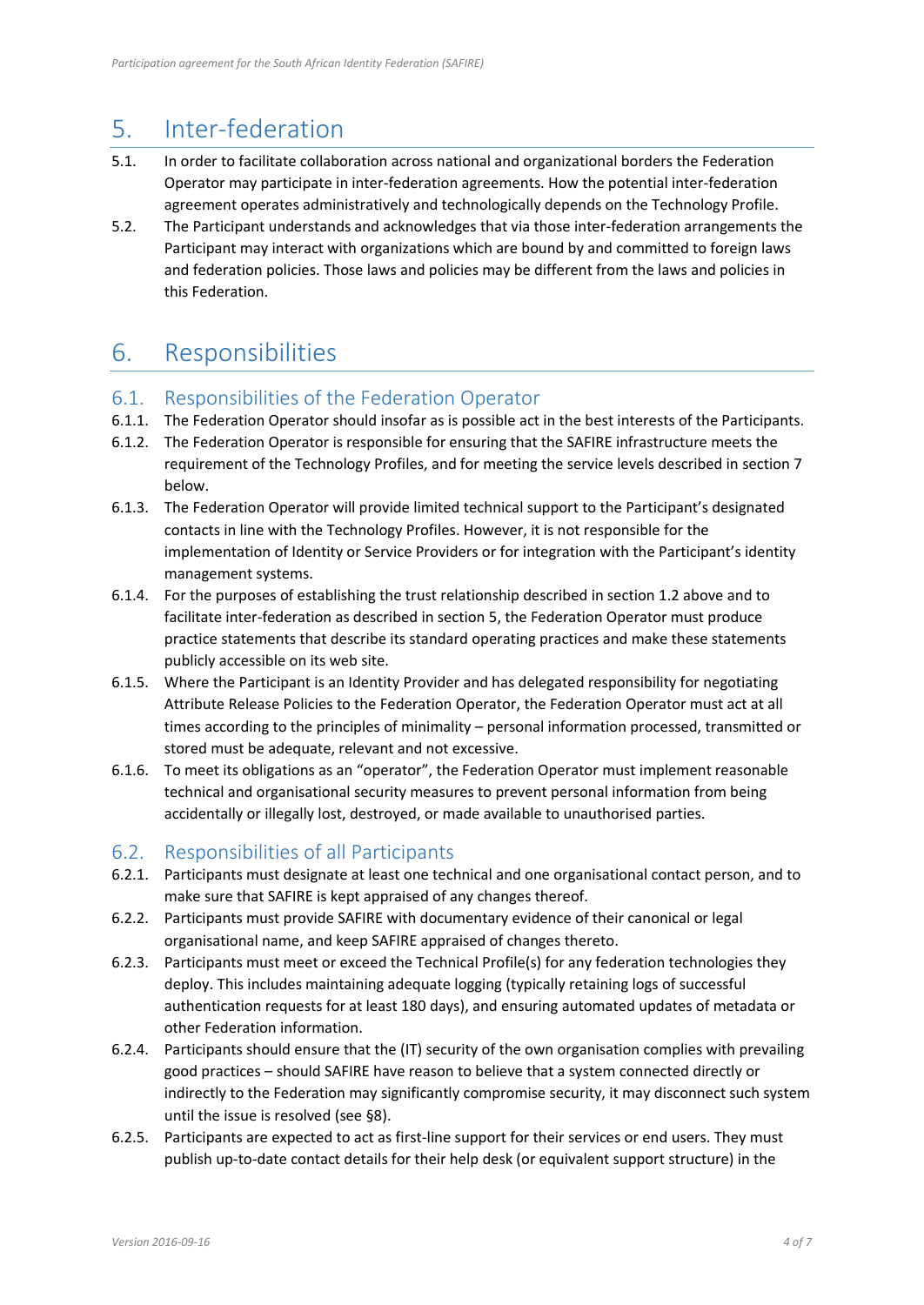appropriate place depending on Technology Profile. Such a help desk should be available to their end users at least during normal office hours in their home time zone.

6.2.6. Participants must cooperate with the Federation Operator and other Participating Parties in resolving incidents and should report incidents to the Federation Operator in cases where these incidents could negatively affect the security, trustworthiness or reputation of the Federation or any of the Participating Parties.

## 6.3. Responsibilities of Identity Providers

- 6.3.1. Identity Providers should produce an Identity Management Practice Statement that describes their identity management lifecycle, including how individual end users are enrolled, maintained and removed from their identity management systems, as well as their level(s) of assurance of individual data subjects.
- 6.3.2. Identity Providers must provide the minimum set of information or Attributes required for the Technology Profile(s) they deploy. In addition, they are strongly encouraged to provide all recommended Attributes.
- 6.3.3. Identity Providers must ensure that all and any Attributes they assert are accurate and up-todate, and that changes thereto are reflected timeously.
- 6.3.4. Should an end user cease to be affiliated with an Identity Provider, the Identity Provider must cease asserting their identity as soon as practically possible (usually within one working day).
- 6.3.5. Identity Providers must ensure that any end user whose identity they assert is bound by their organisational acceptable use policies. Such policies must allow for sanction in case of abuse irrespective of an end user's geographic location at the time of the breach. Identity Providers must not assert the identity of any end user who is not bound by such policy.
- 6.3.6. Identity Providers are responsible for the enforcement of their organisational acceptable use policies, and should take appropriate action where incidents of abuse are reported by visited organisations.

## 6.4. Responsibilities of Service Providers

- 6.4.1. Service Providers are responsible for making the decision on which end users can access the services they operate and what access rights they are granted. Additionally, it is the Service Provider's responsibility to implement those decisions.
- 6.4.2. Service Providers must document how they handle personal information in a privacy statement, and should make that privacy statement available in an appropriate way depending on the Technology Profile.
- 6.4.3. Service Providers may not provide personal information received via SAFIRE or any interfederation service to any other party without the **explicit** consent of the data subject, unless otherwise allowed for by contract with the individual Identity Provider concerned or required by South African law.
- 6.4.4. When requesting Attributes, Service Providers must respect the principle of minimality personal information processed or stored must be adequate, relevant and not excessive in accordance with the stated purpose of the service.

## <span id="page-5-0"></span>6.5. Operating on a "best effort" basis

- 6.5.1. It is acknowledged that SAFIRE is in the early stages of development; that both technology and policy may evolve as the federation matures; and that many organisations that may wish to become Participants may not have sufficient internal operational maturity to implement the technical and administrative controls expected by the federation trust model.
- 6.5.2. Whilst these impose very real limitations, it is not intended that they become impediments to the early and rapid deployment of identity federation in South Africa.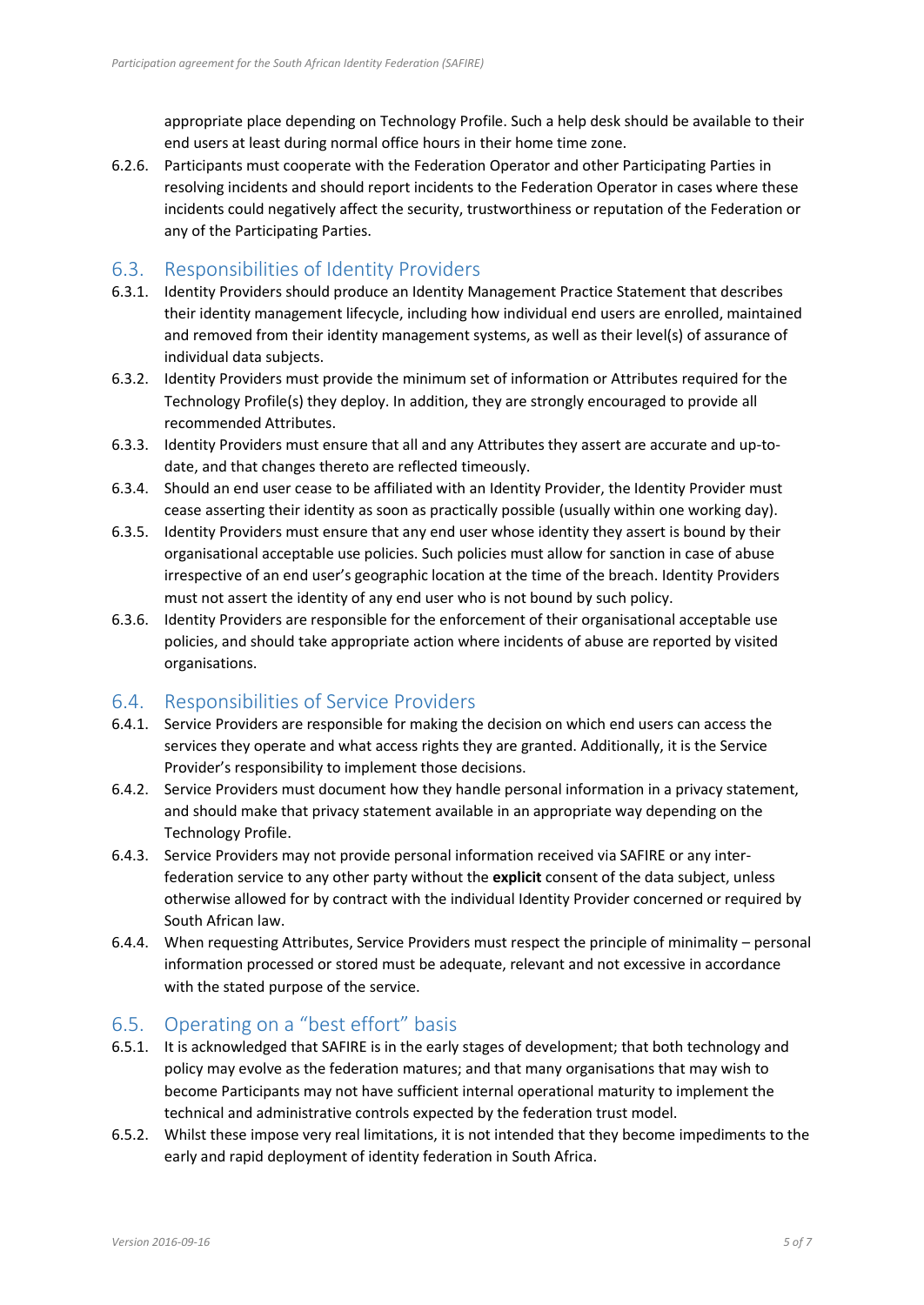6.5.3. Thus both the Participant and the Federation Operator must undertake to use all reasonable endeavours to comply with the spirit of this participation agreement and its associated policy and practice statements on a "best effort" basis, and to communicate clearly with each other where shortfalls may occur.

## <span id="page-6-0"></span>7. Service levels

- <span id="page-6-2"></span>7.1. The Federation Operator will endeavour to keep all critical components of SAFIRE operational at all times, save for scheduled maintenance.
- 7.2. However, as noted in [§6.5,](#page-5-0) the Federation operates on a best effort basis and thus the intent signified by [§7.1](#page-6-2) is limited by what is currently technically and organisationally possible. The Federation Operator undertakes to communicate realistic expectations of availability to all Participating Parties.
- 7.3. Scheduled maintenance will occur during the Federation Operator's standard maintenance windows, as published from time to time on the SAFIRE web site.
- 7.4. Emergency maintenance may be undertaken at any time.

# <span id="page-6-1"></span>8. Occasion for sanction

- <span id="page-6-3"></span>8.1. It is intended that any breaches of this participation agreement, or the associated policies, practice statements, or Technical Profiles be resolved by negotiation in good faith.
- 8.2. Notwithstanding [§8.1](#page-6-3), a serious breach that may compromise the security or integrity of SAFIRE's services or the privacy of any data subject constitutes grounds for immediate temporary suspension of SAFIRE services pending the outcome of such negotiations or – should negotiation prove unsuccessful – mediation as described in [§11.3 below.](#page-7-0)
- 8.3. Likewise, the Federation Operator may take whatever immediate actions are deemed necessary to maintain the operational stability and integrity of SAFIRE services for the majority of Participating Parties, even if that occurs at the expense of an individual Participant.
- 8.4. Such sanctions as described in this section shall only be imposed for the shortest period necessary.

# 9. Limitation of liability

- 9.1. The Federation Operator offers this service on an "as is" basis, without any warranties or liabilities to the Participant or its End Users. Neither SAFIRE, TENET, nor any of its staff, agents, or subcontractors shall be liable for impact or damages caused by failure, downtime, unavailability, or errors of the Federation or any of the Technology Profiles.
- 9.2. The Participant is required to ensure compliance with applicable laws. Neither SAFIRE, TENET, nor any of its staff, agents, or subcontractors shall be liable for damages caused by failure to comply with any such laws on behalf of the Participant or its End Users relating to the use of the Federation services.
- 9.3. The Federation makes no warranties about the correctness or fitness-for-purpose of any Attributes or other data it receives from Identity Providers, processes or transforms, and rereleases to Service Providers. The level of assurance of such Attributes should be determined from the individual Identity Providers' Identity Management Practice Statement.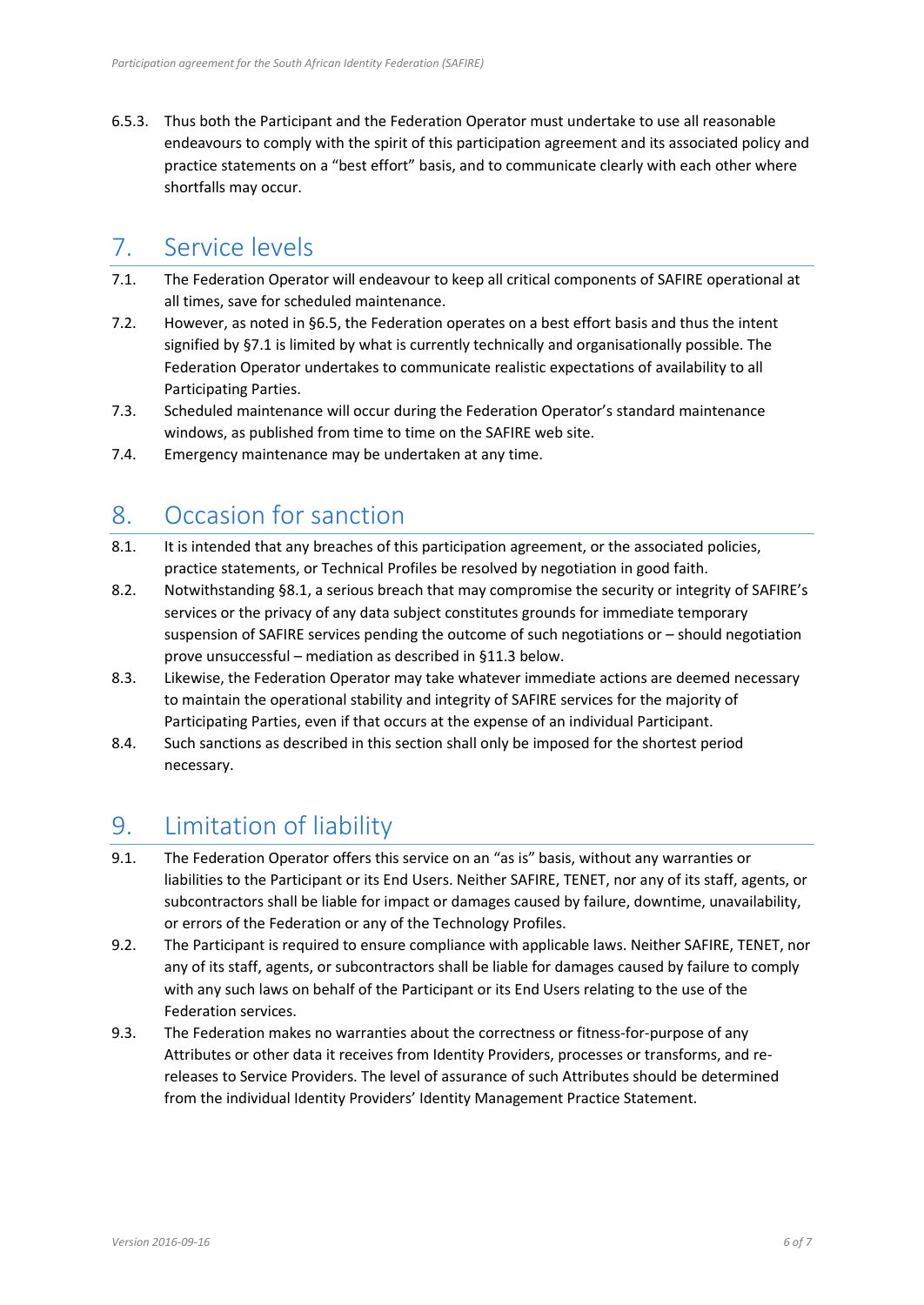## 10. Commencement and changes

- 10.1. This participation agreement becomes effective once it is signed by both parties.
- 10.2. Substantive changes to the participation agreement may require the Participant to sign a new agreement. Should this not happen within one (1) calendar month of notification, the Participant will be deemed to have voluntarily withdrawn from the Federation.
- 10.3. All changes to policy and standard operational practices become effective thirty-two (32) days after their publication on the Federation Operator's web site. If the Participant does not give notice to withdraw before the effective date, they are deemed to have tacitly consented to such changes and issued new processing instructions to the Federation Operator.

## 11. General provisions

- 11.1. Irrespective of the domicile of the Participant, this participation agreement is governed by, and construed in accordance with, the laws of the Republic of South Africa and the High Court of South Africa shall have jurisdiction.
- 11.2. If any provision of this participation agreement is held to be unenforceable by any court of competent jurisdiction, all other provisions will nevertheless continue in full force and effect.
- <span id="page-7-0"></span>11.3. Processes for handling disputes, mediation, arbitration, and breach shall be as described in the corresponding sections of TENET's prevailing REN Service Agreement, irrespective of whether the Participant is a signatory to that agreement.
- 11.4. The Federation Operator may elect to outsource the provision and/or operation of some or all of the technical infrastructure to another party of its choosing. Any reference to the Federation Operator in this document must be taken to include both the Federation Operator and/or its appointed agents or subcontractors as appropriate.

| Signed for and on behalf of SAFIRE - South African Identity Federation |            |  |
|------------------------------------------------------------------------|------------|--|
|                                                                        |            |  |
|                                                                        |            |  |
|                                                                        |            |  |
|                                                                        |            |  |
| Signatory warrants that they are duly authorised thereto               | As witness |  |
|                                                                        |            |  |
| Signed for and on behalf of the Participant                            |            |  |
|                                                                        |            |  |
|                                                                        |            |  |
|                                                                        |            |  |

*Signatory warrants that they are duly authorised thereto As witness*